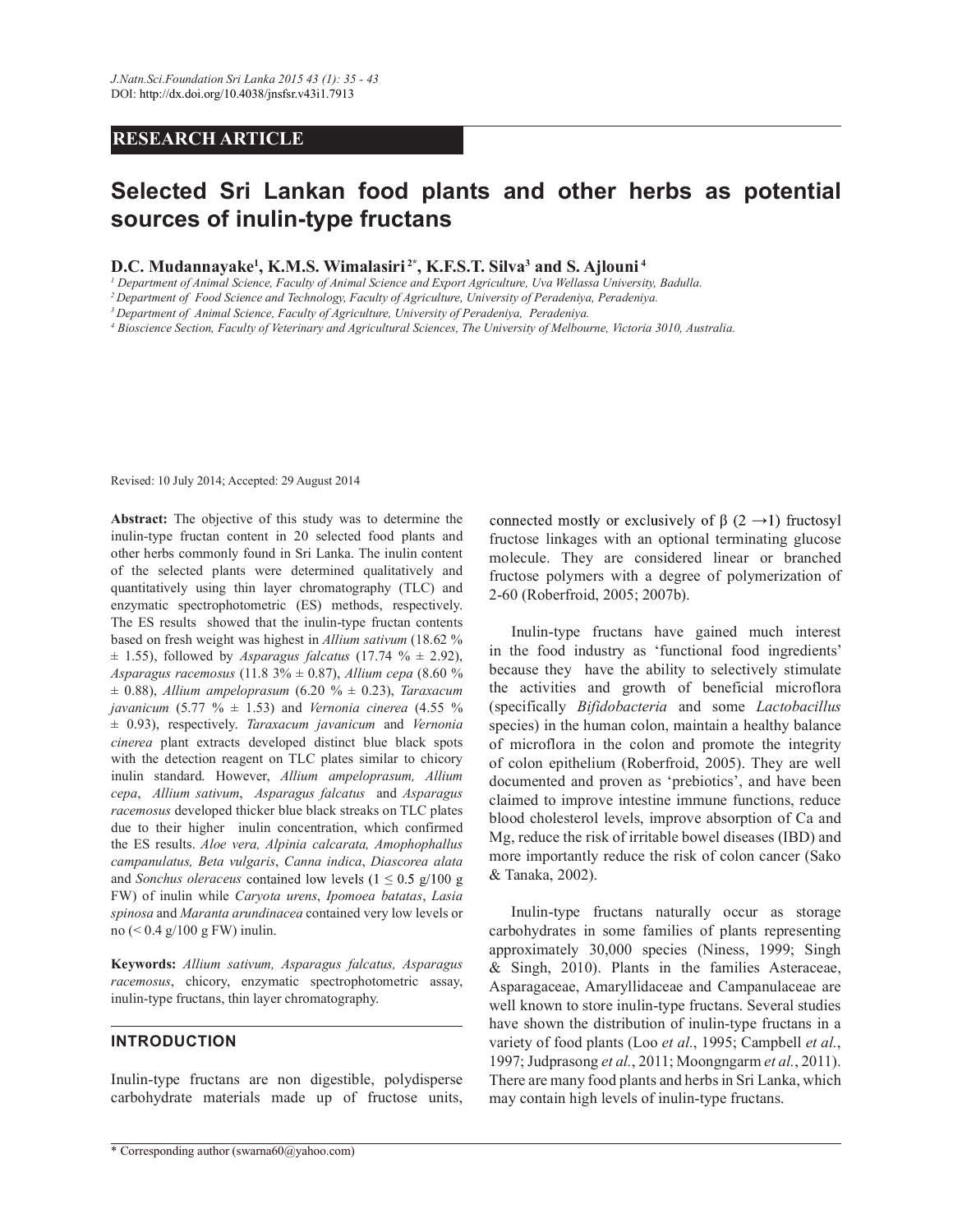Currently widely marketed commercial inulin is extracted from two plants of the family Asteraceae; *Cichorium intybus* (chicory) and *Helianthas tuberosus* (Jerusalem artichoke), which are not found in Sri Lanka. Commercial inulin extracted from chicory is imported to Sri Lanka from European countries at a high cost for food processing applications. Therefore it is important to search for locally available sources of inulin-type fructans for commercial inulin extraction. Hence this study was aimed at screening selected food plants and other herbs in Sri Lanka for inulin-type fructans to identify potential plant sources for inulin extraction.

# **METHODS AND MATERIALS**

## **Selection of plants**

The selection of plants was based on previous studies on inulin-type fructan contents in food plants (Loo *et al.*, 1995; Campbell *et al.*, 1997; Judprasong *et al.*, 2011) and medicinal plants used in Ayurveda, the Sri Lankan traditional medicine and the alternative medicine for treating digestive tract related disorders (Jayasinghe *et al.*, 1979; 1985; Jayaweera, 1980; 1981a; b; 1982).

| <b>Table 1:</b> Scientific name, common name, family and analyzed part of the plants |  |
|--------------------------------------------------------------------------------------|--|
|--------------------------------------------------------------------------------------|--|

| Scientific Name                    | Common name                            | Family         | Plant part analyzed      |  |
|------------------------------------|----------------------------------------|----------------|--------------------------|--|
|                                    | (English/Sinhala)                      |                |                          |  |
| Traditional yams and starchy foods |                                        |                |                          |  |
| Amophophallus campanulatus         | Elephant foot yam/ Kidaran             | Araceae        | Tuber                    |  |
| Canna indica L. (green)            | Queensland arrowroot/ Buthsarana sudu  | Canaceae       | Tuber                    |  |
| Canna indica L. (red)              | Queensland arrowroot/ Buthsarana rathu | Canaceae       | Tuber                    |  |
| Caryota urens L.                   | Kithul palm                            | Arecaceae      | Flour from heart of stem |  |
| Diascorea alata L.                 | Purple yam/ Raja ala                   | Diascoreaceae  | Tuber                    |  |
| Ipomoea batatas (L.) Lam. (red)    | Sweet potato/ Rathu bathala            | Convolvulaceae | Tuber                    |  |
| Ipomoea batatas (L.) Lam. (yellow) | Sweet potato/ Kaha bathala             | Convolvulaceae | Tuber                    |  |
| Maranta arundinacea L.             | Arrowroot/Hullankeeriya                | Marantaceae    | Tuber                    |  |
| Spices                             |                                        |                |                          |  |
| Allium cepa L.                     | Shallot/Rathulunu                      | Amaryllidaceae | Bulb                     |  |
| Allium sativum L.                  | Garlic/ Sudu lunu                      | Amaryllidaceae | Bulb                     |  |
| Vegetables                         |                                        |                |                          |  |
| Allium ampeloprasum L.             | Leeks                                  | Amaryllidaceae | Leaf base                |  |
| Beta vulgaris L.                   | Beet root                              | Chenopodiaceae | Tap root                 |  |
| Lasia spinosa (L.) Thw.            | Kohila                                 | Araceae        | Rhizome                  |  |
| Herbs                              |                                        |                |                          |  |
| Aloe vera (L.) Burm.f.             | Aloe/Komarika                          | Aloaceae       | Leaf gel                 |  |
| Alpinia calcarata Roscoe           | Heen araththa                          | Zingiberaceae  | Rhizome                  |  |
| Asparagus falcatus L.              | Hathawariya                            | Asparagaceae   | Root                     |  |
| Asparagus racemosus Willd.         | Hathawariya wild                       | Asparagaceae   | Root                     |  |
| Vernonia cinerea (L.) Less         | Ash coloured fleabane/ Monarakudumbiya | Asteraceae     | Root                     |  |
| Wild herbs                         |                                        |                |                          |  |
| Taraxacum javanicum v. Soest       | Dandelion                              | Asteraceae     | Tap root                 |  |
| Sonchus oleraceus L.               | Sow thistle/Galpothu kola              | Asteraceae     | Tap root                 |  |

(Source: Jayaweera, 1980; 1981 a; b; 1982; Senaratna, 2001)

Accordingly, twenty plants available in Sri Lanka were selected. They included eight traditionally used yams and starchy food plants, two spices, three vegetables and seven herbs of which two were wild herbs. These are used as food in Sri Lanka and/or other Asian/European countries. The scientific names, common names and the plant parts analyzed have been listed in Table 1.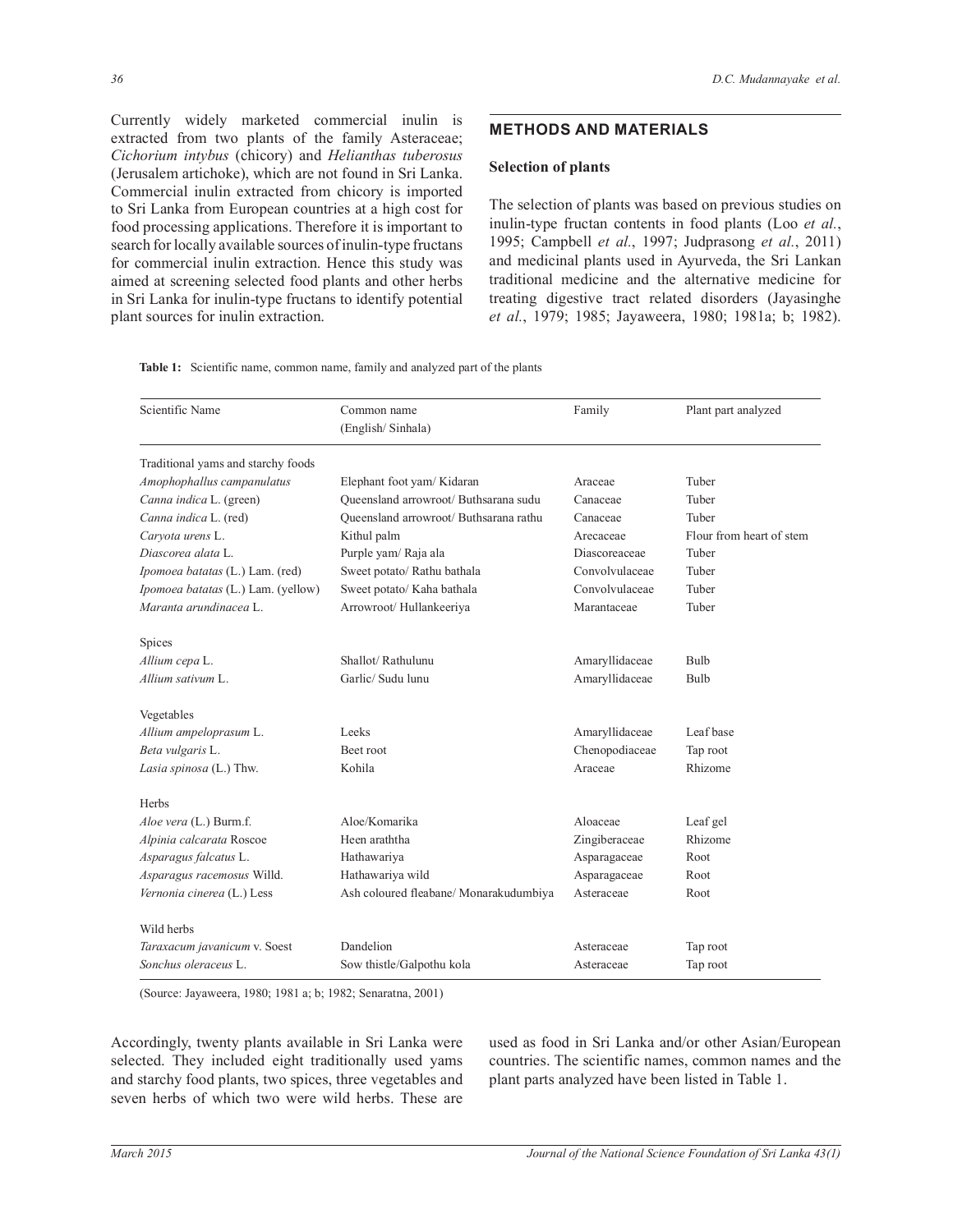#### **Collection of plant material**

*Amophophallus campanulaus*, *Canna indica*, *Diascorea alata*, *Ipomoea batatas* and *Maranta arundinacea*, were collected from the fields of the Horticulture Crop Research and Development Institute, Gannoruwa. *Alpinia calcarata* and *Asparagus racemosus* were collected from the Research Medicinal Plants Garden, Pattipola, while *Sonchus oleraceus* and *Taraxacum javanicum* were collected from the road sides of Pattipola. *Aloe vera* and *Asparagus falcatus* were collected from home gardens in Peradeniya, while *Vernonia cinerea* was collected from the road sides of Gannoruwa, Sri Lanka. *Allium ampeloprasum, Allium cepa*, *Allium sativum*, *Beta vulgaris*, *Caryota urens* (pith flour)*,* and *Lasia spinosa*  were purchased from the local market in Peradeniya. The plants used in the study were identified and authenticated by the National Herbarium, Royal Botanical Gardens, Peradeniya, Sri Lanka. All the plant parts as given in Table 1 (except *Caryota urens* flour) were thoroughly washed with tap water to remove soil and other unwanted material and dried with paper towels.

# **Qualitative determination of fructan using thin layer chromatography (TLC) analysis**

## *Extraction of fructan for TLC analysis*

The edible portions of the cleaned and peeled parts of the plants were weighed  $(6 \text{ g})$  and cut into small pieces of 2 mm, and immediately introduced into conical flasks filled with 50 mL of warm (70  $\degree$ C) distilled water. The conical flasks were covered with parafilm and placed on a shaking water bath at a constant temperature  $(85 \pm 2 \degree C)$ for 15 min to extract the fructans and sugars (McCleary *et al.*, 2000).

## *Preparation of standards and detection reagent*

Glucose, fructose and sucrose standards were prepared at a concentration of 3 mg/mL. Potato starch (Thomas Baker Chemicals, India), chicory inulin and chicory fructooligo saccharide (FOS) standards (Beno Orafti, Belgium) were prepared at a concentration of 5 mg/mL. The detection reagent was prepared by dissolving diphenylamine (2 g) and aniline (2 mL) in acetone (80 mL), carefully adding 15 mL of phosphoric acid and diluting to 100 mL with acetone. 100 mL of the detection reagent was used as dipping solution (Reiffova & Nemcova, 2006).

## *Qualitative thin layer chromatography (TLC) analysis*

Thin layer chromatography analyses of the plant extracts were carried out as described by Reiffova and Nemcova

(2006) with slight modifications. Prior to TLC analysis, chromatographic silica gel 60 F  $_{254}$  (200 × 200 mm) pre-coated aluminum sheets (Merck KGaA, Germany) were pre-treated with 0.02 M sodium acetate, followed by drying in an oven at 50  $\degree$ C for 5 min. Equal volumes (approximately  $0.5 \mu L$ ) of glucose, fructose, sucrose, potato starch, inulin, FOS standards and plant extracts were spotted manually on TLC plates using capillary tubes. The TLC plates were developed two times in butanol:ethanol:water [5:3:2 (v/v/v)] solvent system at room temperature with air drying in between the two developments. After development, the plates were dried for 10 min in a stream of warm air. The plates were then dipped in detection reagent for 5s and allowed to dry at room temperature for 10 min. Blue-black spots were visualized by heating the plates in an oven at  $120 °C$  for 20 min.

## **Quantitative determination of fructan using enzymatic spectrophotometric method**

## *Enzymatic spectrophotometric method*

The fructan contents in the plant extracts were determined using the enzymatic spectrophotometric method (AOAC method 999.03) using Megazme fructan assay kit (Megazyme, Ireland), which contained sucrase, fructanase, fructan control, sucrose control and D- fructose standard.

## *Extraction of fructan for enzymatic spectrophotometric method*

Cleaned (peeled) plant parts were grated using a cheese grater (thickness  $\leq 1$  mm), accurately weighed (1.0 g) and immediately put into conical flasks filled with 80 mL of hot distilled water ( $\sim$ 70 °C). The fructans and sugars were extracted as explained earlier in TLC analysis. The extract was allowed to cool to room temperature and quantitatively transferred into a 100 mL volumetric flask. The volume was adjusted to 100 mL with distilled water, thoroughly mixed and filtered through a Whatman No. 1 filter paper. The filtered solution was used for analysis immediately. Fructan control powder (25.5 % fructan) (Megazyme, Ireland) was extracted (100 mg in 50 mL of distilled water) using the same procedure along with the samples (Megazyme, 2012).

## *Preparation of enzymes and reagents*

Sucrase/ amylase and fructanase enzyme solutions were prepared as described by McCleary *et al.* (2000) and stored in a freezer at  $-20$  °C until use. D-fructose standard solution and para-hydroxybenzoic acid hydrazide (PAHBAH) reducing sugar assay reagent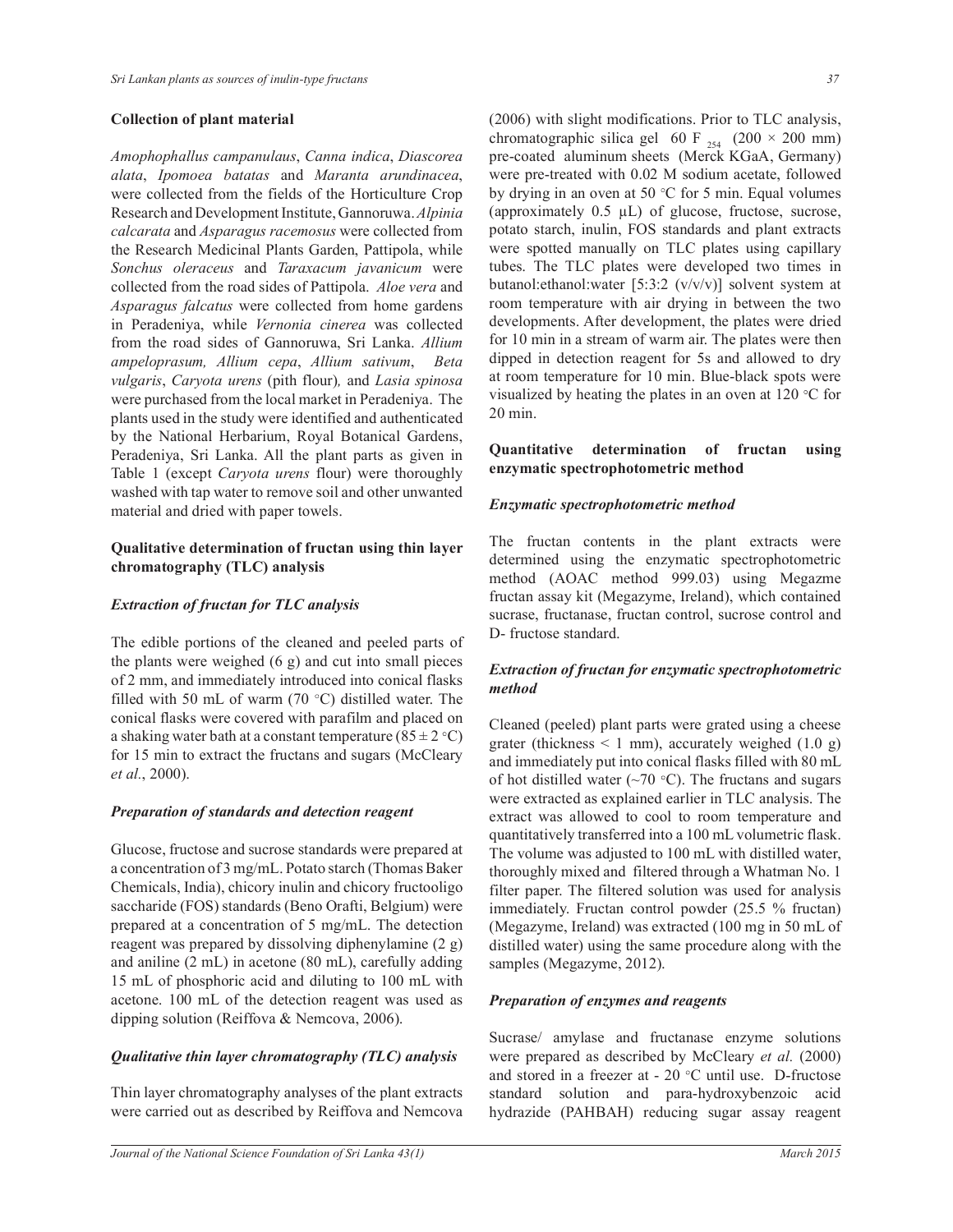were prepared as described in McCleary *et al.* (2000), immediately before use.

#### *Removal of sucrose, starch and reducing sugars*

Aliquots of the extracted sample (0.2 mL) was mixed with diluted sucrase/ amylase enzyme solution (0.2 mL) in a glass test tube and incubated at 40  $\degree$ C for 30 min. Then 0.2 mL of freshly prepared alkaline borohydrate solution (10 mg/mL sodium borohydride in 50 mM sodium hydroxide) (Sigma-aldrich, USA) was added to the sample, vigorously stirred and incubated at 40  $\degree$ C for 30 min. The samples were then mixed with 0.5 mL of 0.2 M acetic acid followed by vigorous stirring on a vortex mixer. This extract solution was used for hydrolysis and measurement of fructans (McCleary *et al.*, 2000).

## *Hydrolysis of fructans*

Aliquots (0.2 mL) of the above extract solution were dispensed into the base of three glass test tubes  $(16 \times 100)$ mm). Fructanase enzyme solution (0.1 mL) was added to two test tubes (samples) while 0.1 M sodium acetate buffer (0.1 mL) was added to the third test tube (sample blank). All test tubes were sealed with Parafilm® and incubated at 40 $\degree$ C for 60 min for the complete hydrolysis of fructan into D-glucose and D-fructose (McCleary *et al.*, 2000).

#### *Measurement of fructans*

PAHBAH working reagent (5.0 mL) was added to all test tubes (samples, sample blanks, reagent blanks, fructan control, D- fructose standard) and immediately immersed in a boiling water bath for exactly 6 min (McCleary *et al.*, 2000). All the tubes were then placed in cold water  $(18-20$  °C) for 5 – 6 min and the absorbance measured within  $10 - 15$  min against reagent blank at 410 nm using UV-visible spectrophotometer (UV-1601, Shimadzu Co., Japan). Three independent fructan extractions and measurements were performed for each plant species used in the study. In order to validate the method of analysis, standard inulin-type fructan samples (25.5 % inulin) were analysed in parallel to each independent measurement.

## **Determination of some other constituents of plant samples**

## *Proximate moisture, ash, crude fat, crude protein and crude fiber contents*

Moisture, ash, fat, protein and fiber content of the plant samples were determined according to the methods described in AOAC (2005).

# *Total water soluble sugars*

Total water soluble sugars of the plant samples were determined using the phenol-sulfuric method using glucose as the standard (Dubois *et al.*, 1956). Approximately 1.0 g of pre-prepared plant sample was weighed and extracted in 100 mL of hot water as described under TLC analysis, and 1.0 mL aliquot of each plant extract was diluted in 250 mL volumetric flasks using distilled water. An aliquot (1.0 mL) of the diluted solution was transferred to a glass test tube (16  $\times$  100 mm) and mixed with an equal volume (1.0 mL) of 5 %  $(v/v)$  phenol. Concentrated sulfuric acid (5.0 mL) was added to each test tube, mixed well and allowed to incubate at 30  $\degree$ C in a water bath. The absorbance was measured at 490 nm using UV-visible spectrophotometer (UV-1601, Shimadzu Co., Japan).

## **RESULTS AND DISCUSSION**

## **Qualitative TLC analysis**

The developed TLC plate showed distinct blue-black spots or spot patterns representing glucose, fructose, sucrose, inulin and FOS while potato starch did not show any spots (Figure 1). The TLC results (Figure 1) confirmed that *Allium ampeloprasum* (spot number 26), *Allium cepa* (18), *Allium sativum* (17), *Asparagus falcatus*  (13), *Asparagus racemosus* (28), *Taraxacum javanicum* (25) and *Vernonia cinerea* (19) contain inulin.

*Taraxacum javanicum* (25) and *Vernonia cinerea* (19) plant extracts showed distinct spot patterns similar to chicory inulin standard, while *Allium ampeloprasum*  (26), *Allium cepa* (18), *Allium sativum* (17), *Asparagus falcatus* (13) and *Asparagus racemosus* (28) showed blueblack streaks instead of spots on TLC plate at the same plant extract concentration. Streaks are developed instead of spots on the TLC plates due to higher concentration of the sample (Hahn-Deinstrop, 2007). Therefore it appears that the inulin content in *Allium ampeloprasum* (26), *Allium cepa* (18), *Allium sativum* (17), *Asparagus falcatus*  (13) and *Asparagus racemosus* (28) is higher than that of *Taraxacum javanicum* (25) and *Vernonia cinerea* (19). When TLC analysis was carried out after diluting high and medium fructan containing plant extracts (*Allium ampeloprasum, Allium cepa, Allium sativum*, *Asparagus falcatus* and *Asparagus racemosus)* 3 times with distilled water  $(v/v)$ , distinct spot patterns similar to chicory inulin standard were observed (Figure 2). This result was confirmed by the subsequent Megazyme fructan assay results.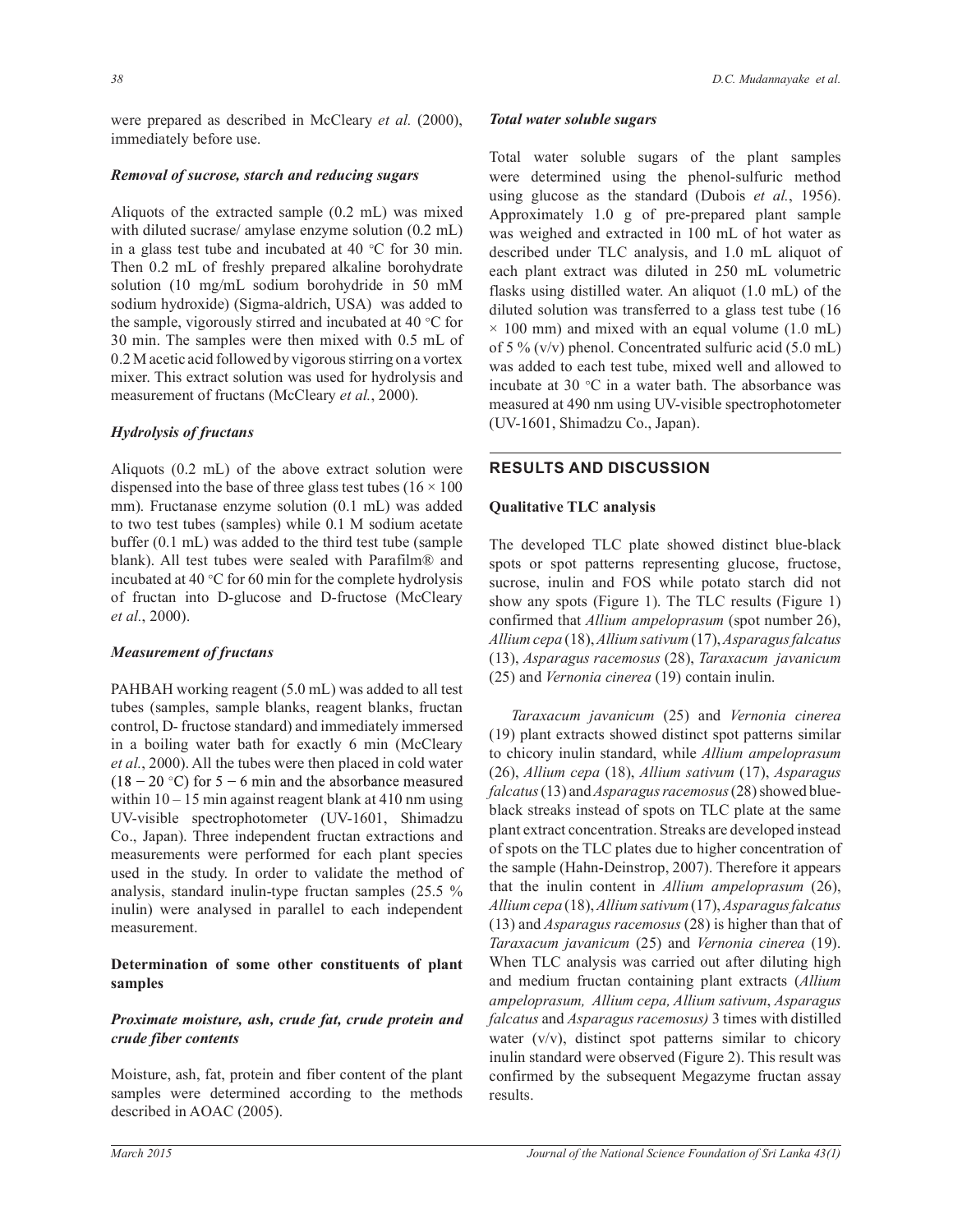

#### Figure 1: Thin layer chromatogram of inulin-type fructans in 20 plants

1- G (glucose); 2- F (fructose); 3- S (sucrose); 4- Ps (potato starch); 5- In (chicory inulin, Beno orafti®); 6- Fos (chicory fructo-oligosaccharide, Beno orafti®); 7- Cig [*Canna indica*  (var. green)]; 8- Cir [*Canna indica* (var. red)]; 9- Iby [*Ipomoea batatas* (var. yellow)]; 10- Ibr [*Ipomoea batatas* (var. red)]; 11- Bv (*Beta vulgaris*); 12- Ma (*Maranta arundinacea)*; 13- Af (*Asparagus falcatus*); 14- Ac (*Alpinia calcarata*); 15- Da (*Diascorea alata*); 16- Acm (*Amophophallus campanulatus*); 17- As (*Allium sativum*); 18- Acp (*Allium cepa*); 19- Vc (*Vernonia cinerea*); 20- So (*Sonchus oleraceus*); 21- Av (*Aloe vera*); 22- Ls (*Lassia spinosa*); 23- In (Chicory inulin, Beno orafti®); 24- Fos (Chicory fructo-oligosaccharide, Beno orafti®); 25- Tj (*Taraxacum javanicum*); 26- Aa (*Allium ampeloprasum)* Leeks; 27- Cu (*Caryota urens*); 28- Ar (*Asparagus racemosus*)



**Figure 2:** Thin layer chromatogram of inulin-type fructans in 3 times diluted plant extracts 1- G (Glucose); 2- F (Fructose); 3- S (Sucrose); 4- Ps (Potato starch); 5- In (Chiocory inulin, Beno orafti®); 6- Fos (Chicory fructo-oligosaccharide, Beno orafti®); 7- Aa (*Allium ampeloprasum*); 8- Ac (*Allium cepa*); 9- As (*Allium sativum*); 10- Af (*Asparagus falcatus*); 11- Ar (*Asparagus racemosus*)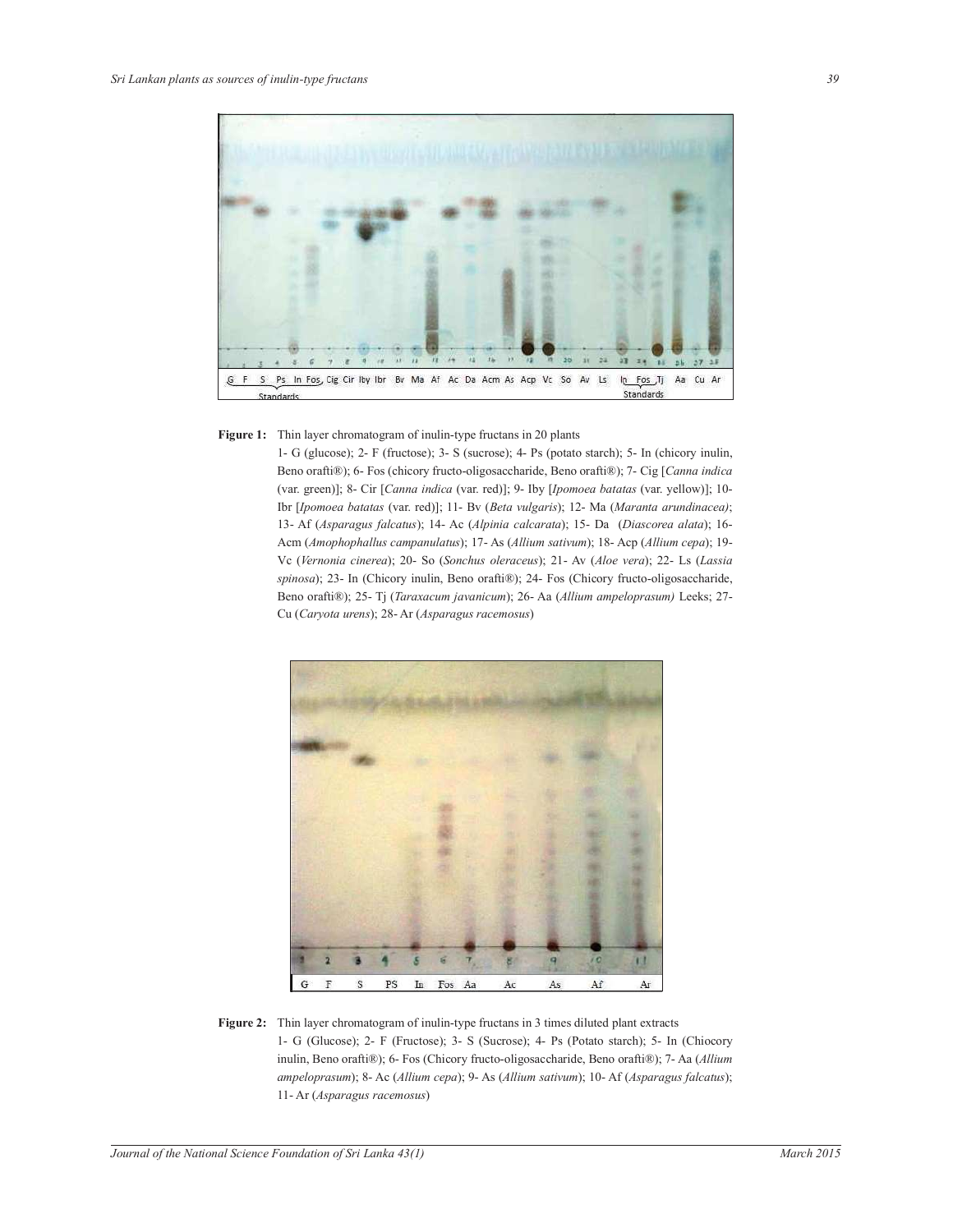#### **Fructan content in analyzed plants**

The fructan content of the twenty selected plants are presented in Table 2. Among the twenty plants analyzed, *Allium sativum* (garlic) showed the highest fructan content (18.62  $\pm$  1.55 g/100 g FW). The second and third highest fructan contents were found in *Asparagus falcatus* (17.74 ± 1.29 g /100g FW) and *Asparagus racemosus* (11.83 ± 0.87 g /100 g FW). A medium level of fructan was found in *Allium cepa* (shallot) and *Allium ampeloprasum* (leeks),  $8.60 \pm 0.88$  g /100 g FW and  $6.20 \pm 0.23$  g /100 g FW, respectively. *Taraxacum javanicum* and *Vernonia cinerea* contained medium to low levels of inulin-type fructan,  $5.77 \pm 1.53$  and  $4.55 \pm 1.53$ 0.93 g/100 g FW respectively. Other than that, *Sonchus oleraceus, Canna indica (red), Alpinia calcarata, Diascorea alata, Amophophallus campanulatus, Aloe vera* and *Beta vulgaris* contained  $1 \ge 0.5$  g/100 g FW fructan contents, while *Maranta arundinacea, Canna indica* (green), *Lasia spinosa, Ipomoea batatas* (red), *Ipomoea batatas* (yellow) and *Caryota urens* were found as very low sources of fructan  $(< 0.4 \text{ g}/100 \text{ gFW})$ .

 The Megazyme fructan assay results were in high level of agreement with the results of TLC analysis (Figure 1) in which *Asparagus falcatus* (13), *Allium sativum* (17) and *Asparagus racemosus* (28) showed thick blue-black streaks on the TLC plates due to high fructan concentrations in the sample. *Allium cepa* (18) and *Allium ampeloprasum* (26) developed rather thin blue-black streaks on TLC plates, while *Vernonia ceneria*  (19) and *Taraxacum javanicum* (25) (medium to low fructan sources) showed distinct spot patterns similar to chicory inulin standard (Figure 1).

**Table 2:** Inulin-type fructan contents in analyzed plants

| Scientific name                                                       | Inulin-type fructan<br>content $(g/100 \text{ g FW})^*$ |  |  |
|-----------------------------------------------------------------------|---------------------------------------------------------|--|--|
| Amophophallus campanulatus                                            | $0.87 \pm 0.06$                                         |  |  |
| Canna indica L.(green)                                                | $0.10 \pm 0.01$                                         |  |  |
| Canna indica L. (red)                                                 | $0.67 \pm 0.01$                                         |  |  |
| Carvota urens L.                                                      | $0.06 \pm 0.01$                                         |  |  |
| Diascorea alata L.                                                    | $0.57 \pm 0.07$                                         |  |  |
| <i>Ipomoea batatas</i> (L.) Lam. (red)                                | $0.10 \pm 0.01$                                         |  |  |
| Ipomoea batatas (L.) Lam. (yellow)                                    | $0.24 \pm 0.07$                                         |  |  |
| Maranta arundinacea L.                                                | $0.04 \pm 0.01$                                         |  |  |
| Allium cepa L.<br>Allium sativum L.                                   | $8.60 \pm 0.88$<br>$18.62 \pm 1.55$                     |  |  |
| Allium ampeloprasum L.<br>Beta vulgaris L.<br>Lasia spinosa (L.) Thw. | $6.20 \pm 0.23$<br>$0.60 \pm 0.04$<br>$0.36 \pm 0.04$   |  |  |
| Aloe vera (L.) Burm.f.<br>Alpinia calcarata Roscoe.                   | $0.51 \pm 0.02$<br>$0.87 \pm 0.13$                      |  |  |
| Asparagus falcatus L.                                                 | $17.74 \pm 1.29$                                        |  |  |
| Asparagus racemosus Willd.                                            | $11.83 \pm 0.87$                                        |  |  |
| Vernonia cinerea (L.) Less                                            | $4.55 \pm 0.93$                                         |  |  |
| Taraxacum javanicum v. Soest<br>Sonchus oleraceus L.                  | $5.77 \pm 1.53$<br>$0.75 \pm 0.10$                      |  |  |

\* Each value for fructan were derived from three independent, duplicated measurements

A comparison of data obtained from the present study with those in previous literature is presented in Table 4. Accordingly, the level of inulin in *Allium sativum* (garlic) from this study (18.62  $\pm$  1.55 g/100 g FW) is slightly

| Table 3: Comparison of inulin-type fructan contents in the present study with data from literature |
|----------------------------------------------------------------------------------------------------|
|----------------------------------------------------------------------------------------------------|

| Scientific name     | Inulin-type fructan content $(g/100 g$ fresh basis) |                                       |                                    |                                         |                                         |                              |
|---------------------|-----------------------------------------------------|---------------------------------------|------------------------------------|-----------------------------------------|-----------------------------------------|------------------------------|
|                     | Loo $et al.$<br>1995 <sup>1</sup>                   | Campbell et al.,<br>1997 <sup>2</sup> | Gupta & Kaur.<br>1997 <sup>3</sup> | Moongngram et al.,<br>2011 <sup>4</sup> | Judprasong et al.,<br>2011 <sup>5</sup> | Present study                |
|                     | (Inulin)                                            | (FOS)                                 | (Inulin)                           | (Inulin)                                | (Inulin)                                | $(Inulin + FOS)$             |
| Allium ampeloprasum | $3 - 10$                                            | 0.09                                  |                                    |                                         | 0.48                                    | $6.20 \pm 0.23$              |
| Allium cepa         | $2 - 6$                                             | 0.85                                  |                                    | $33.20 \pm 2.00$                        | 0.44                                    | $8.60 \pm 0.88$              |
| Allium sativum      | $9 - 16$                                            | 0.39                                  |                                    | $41.72 \pm 1.17$                        | 23.0                                    | $18.62 \pm 1.55$             |
| Asparagus racemosus |                                                     |                                       | $10 - 15$                          |                                         | -                                       | $11.83 \pm 0.87$             |
| Beta vulgaris       |                                                     | 0.00                                  |                                    |                                         |                                         | $0.60 \pm 0.04$              |
| Diascorea alata     |                                                     |                                       |                                    | ${}< 0.01$                              |                                         | $0.57 \pm 0.07$              |
| I. batatas          |                                                     |                                       |                                    | $0.33 \pm 0.04$                         | 0.48                                    | $0.10 \pm 0.01$ <sup>a</sup> |
|                     |                                                     |                                       |                                    |                                         |                                         | $0.24 \pm 0.07$ b            |

1 – HPLC; 2 – HPLC with pulsed electrochemical detection (PED); 3 – colourimetric method using resorcinol and HCl; 4 – HPLC with refractive index detection (RID);  $5 - gas$  chromatography (GC). a  $-I$ . *batatas* (red); b  $-I$ . *batatas* (yellow)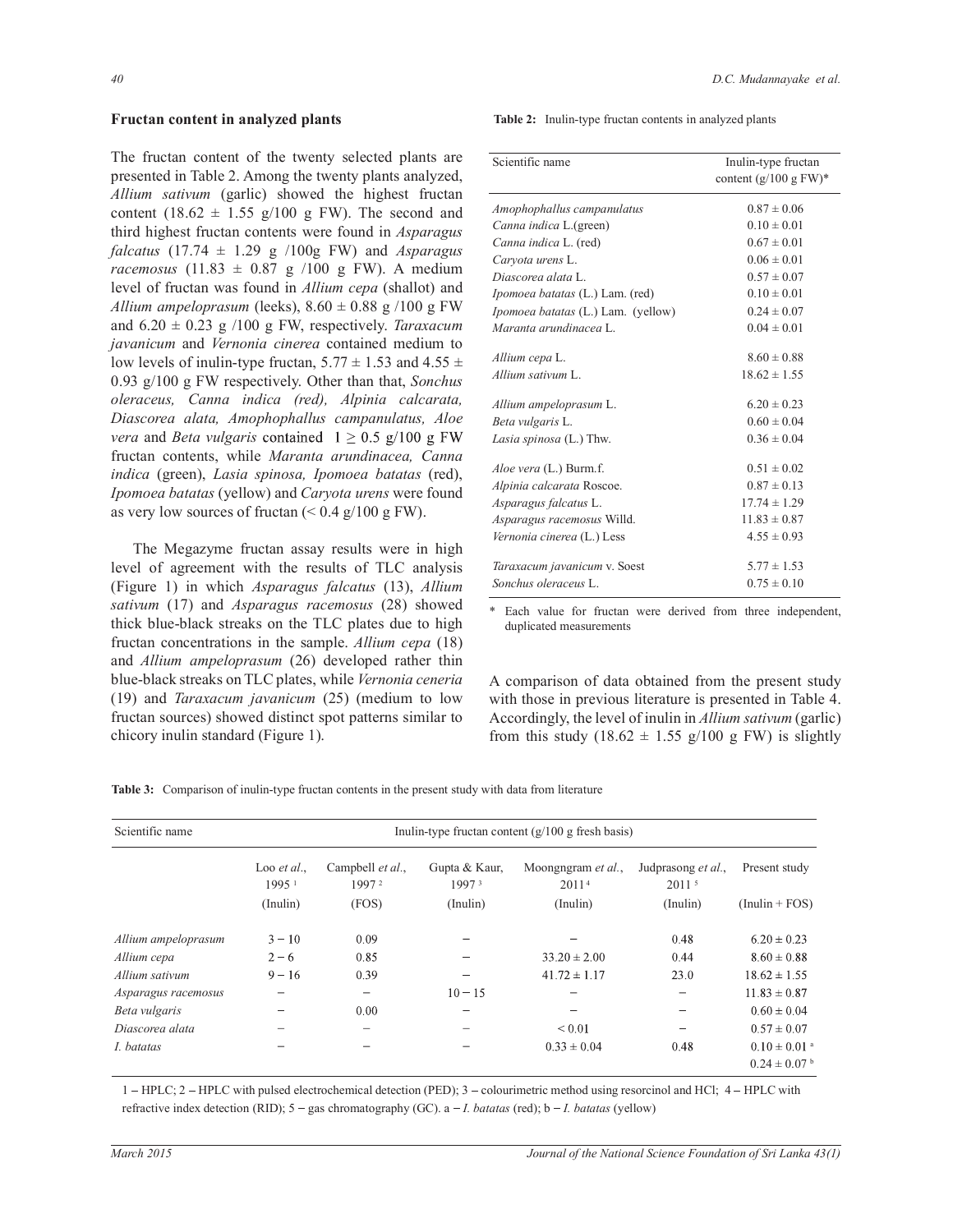by Moongngram *et al*. (2011) (41.72 ± 1.17 g/100 g FW) and Judprasong *et al*. (2011) (23.0 g/100 g FW).

| Scientific name               | Moisture | Ash  | Crude<br>protein | Crude<br>fiber | Crude<br>fat | Total water<br>soluble sugars |
|-------------------------------|----------|------|------------------|----------------|--------------|-------------------------------|
| A. campanulatus               | 84.48    | 2.33 | 2.83             | 9.95           | 1.00         | 54.80                         |
| C. indica L. (green)          | 76.80    | 3.02 | 5.32             | 9.45           | 4.67         | 67.00                         |
| C. indica L. (red)            | 79.32    | 5.03 | 3.54             | 9.51           | 1.67         | 54.30                         |
| $C.$ urens $L.$               | 13.66    | 2.30 | 4.89             | 1.34           | 2.34         | 63.20                         |
| $D.$ alata $L$                | 63.41    | 5.47 | 7.24             | 7.66           | 1.67         | 48.35                         |
| I. batatas (L.) Lam. (red)    | 80.11    | 0.97 | 2.91             | 6.83           | 3.33         | 51.40                         |
| I. batatas (L.) Lam. (yellow) | 72.8     | 3.28 | 4.45             | 9.24           | 2.67         | 43.50                         |
| M. arundinacea L.             | 61.97    | 4.72 | 5.55             | 5.07           | 3.67         | 62.00                         |
| $A$ .cepa $L$ .               | 82.04    | 0.97 | 12.99            | 11.01          | 4.33         | 35.50                         |
| A. sativum L.                 | 65.74    | 1.26 | 19.20            | 10.97          | 4.63         | 52.20                         |
| A. ampeloprasum L.            | 87.72    | 1.56 | 15.71            | 9.70           | 2.33         | 43.50                         |
| B. vulgaris L.                | 88.27    | 3.46 | 13.41            | 6.36           | 2.03         | 48.20                         |
| L. spinosa (L.) Thw.          | 85.72    | 4.28 | 1.60             | 13.34          | 0.12         | 23.30                         |
| $A.$ vera $(L.)$ Burm.f.      | 95.68    | 1.34 | 3.12             | 1.35           | 2.49         | 52.10                         |
| A. calcarata Roscoe.          | 71.86    | 2.01 | 4.38             | 10.74          | 0.98         | 58.50                         |
| A. falcatus L.                | 81.03    | 3.25 | 4.34             | 7.22           | 2.33         | 40.20                         |
| A. racemosus Willd.           | 82.48    | 2.84 | 3.88             | 8.58           | 1.66         | 43.20                         |
| V. cinerea (L.) Less          | 68.80    | 2.81 | 2.36             | 13.73          | 0.81         | 38.50                         |
| T. javanicum v. Soest         | 79.19    | 3.60 | 5.23             | 12.90          | 0.93         | 38.90                         |
| S. oleraceus L.               | 80.28    | 3.10 | 4.02             | 9.21           | 1.01         | 39.50                         |

**Table 4:** Physico-chemical composition of selected food and herbal plants (g/100 g dry basis)

Mean values obtained from three independent measurements

The inulin level in *Allium ampeloprasum* (leeks) in this study  $(6.2 \pm 0.23 \text{ g}/100 \text{ g} \text{FW})$  was in agreement with that reported by Loo *et al.* (1995)  $(3-10 \text{ g}/100 \text{ g} \text{FW})$ , while *Allium cepa* showed a higher inulin content  $(8.6 \pm$ 0.88 g/100 g FW) than that was reported by Loo *et al*. in 1995 (2 – 6 g/100 g FW).

 The inulin level in *Asparagus racemosus* found in this study (11.83  $\pm$  0.87 g/100 g) was in accordance with that reported as  $10 - 15$  g/100 g FW by Gupta and Kaur (1997).

 The differences in the reported values may be due to the analytical method used, the variation in climatic conditions, soil conditions, maturity levels and varieties of the particular plant (Carvalho *et al.*, 1998; Kociss *et al.*, 2007; Vandoorne *et al.*, 2012).

 Loo *et al*. (1995) reported *Taraxacum officinale* (Dandelion) as an inulin rich source  $(12 - 15 g/100 g)$  FW). However, *Taraxacum javanicum* found in Sri Lanka showed only  $5.77 \pm 1.53$  g/100 g FW inulin.

 According to the present study *Maranta arundinacea*  (Arrowroot), which is commonly used in Ayurveda and Sri Lankan traditional medicine for correcting bowel complaints and diarrhea (Jayasinghe *et al.*, 1979; Jayaweera, 1982) ) contained only  $0.04 \pm 0.01$  g/100 g FW of inulin, indicating that most probably its medicinal effect is delivered through another mechanism.

## **Some other constituents of plant samples**

The results of the physico-chemical analysis are presented in Table 4. The moisture content was lowest in *Caryota urens* pith flour (13.66 g/100 g), followed by *Maranta arundinacea* (61.97 g/100 g) and *Diascorea alata* (63.41 g/100 g). As expected, the moisture content was highest in *Aloe vera* leaf gel (95.68 g/100 g).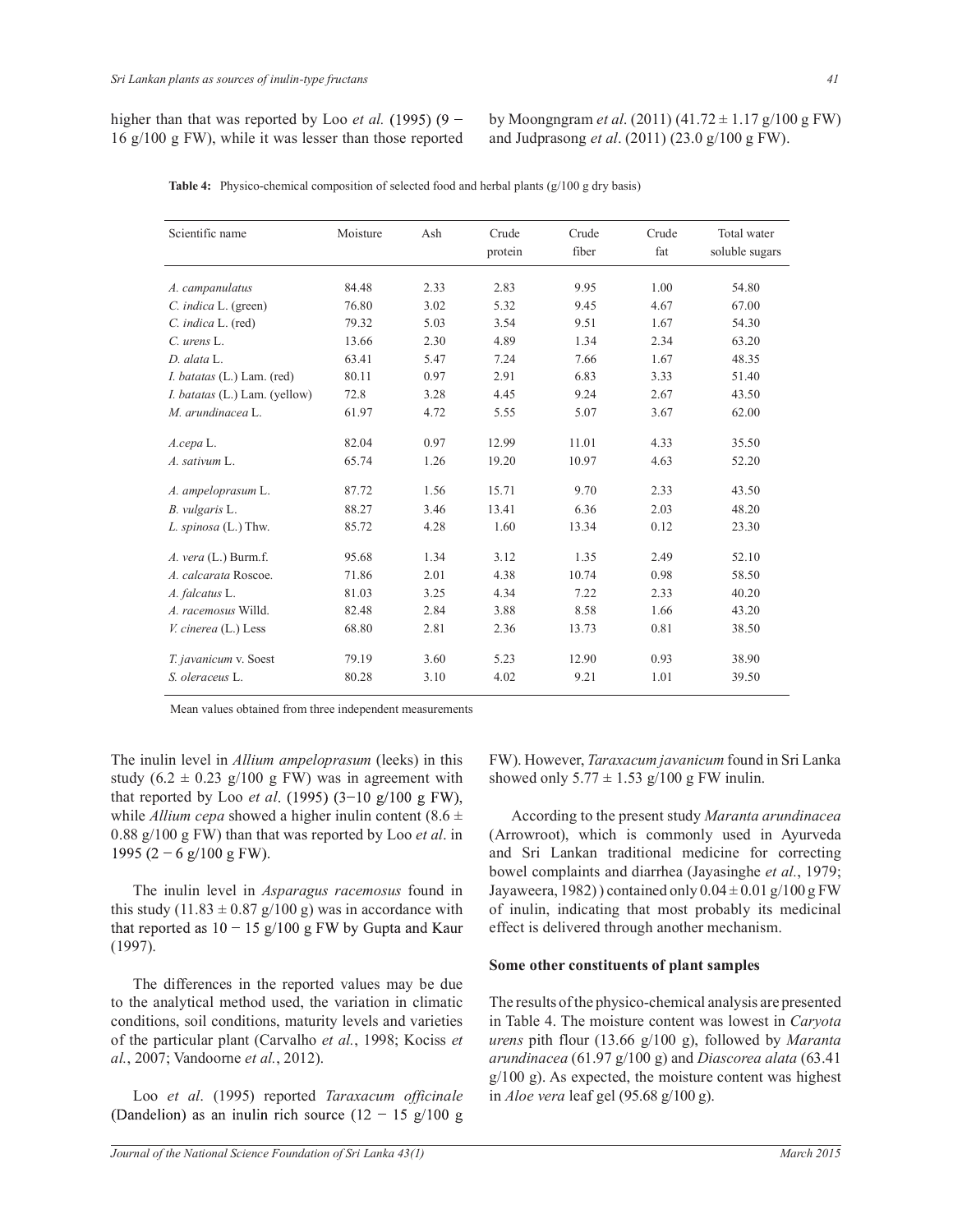*Allium* species showed the highest crude protein values among the analyzed plants, namely *Allium sativum*  (19.20 g/100 g), *Allium ampeloprasum* (15.71 g/100 g) and *Allium cepa* (12.99 g/100 g) on dry weight basis.

 The crude fiber content on dry matter basis was the highest in *Vernonia cinerea* (13.73 g/100 g) followed by *Lasia spinosa* (13.34 g/100 g) and *Taraxacum javanicum* (12.9 g/100 g). *Canna indica* (green), *Allium sativum* and *Allium cepa* showed comparatively high crude fat contents among the analyzed plants; 4.67, 4.63 and 4.33 g/100 g, respectively on dry matter basis.

 As shown in Table 4, high water soluble sugar levels were found in *Canna indica* green (67.00 g/100 g), *Caryota urens* (63.20 g/100 g), *Maranta arundinacea*  (62.0 g/100 g) and *Alpinia calcarata* (58.50 g/100 g) on dry weight basis.

# **CONCLUSION**

Among the twenty plants analyzed, seven plants showed considerably high amounts  $(> 4 \text{ g}/100 \text{ g FW})$ of fructan. The fructan contents in the seven plants in descending order were *Allium sativum > Asparagus falcatus >Asparagus racemosus >Allium cepa > Allium ampeloprasum > Taraxacum javanicum > Vernonia cinerea (*18.62 ± 1.55*,* 17.74 ± 1.29*,* 11.83 ± 0.87, 8.60 ± 0.88,  $6.20 \pm 0.23$ ,  $5.77 \pm 1.53$ ,  $4.55 \pm 0.93$  g/100 g FW, respectively). These plants can be considered as locally available food sources with inulin-type fructans.

 According to the present study, the inulin content in *Asparagus falcatus* (17.74  $\pm$  1.29 g/100 g FW) was comparable to that of chicory (*Cichorium intybus*), which was reported as  $15.2 - 20.5$  g/100 g FW (Loo *et al*., 1995). Thus *Asparagus falcatus* could be a potential source for the commercial production of inulin.

## **Acknowledgement**

The authors wish to thank Prof. Piyal Marasinghe, Associate Professor, Department of Ayurveda, Sri Lanka for his valuable support in selecting plants for screening. The HETC project, Sri Lanka is acknowledged for funding this research.

## **REFERENCES**

1. Association of Official Agricultural Chemists (AOAC) (2005). *Official Methods of Analysis*. AOAC International, Maryland, USA.

- 2. Campbell J.M., Bauer L.L., Fahey G.C., Hogarth A.J.C.L., Wolf B.W. & Hunter D.E. (1997). Selected fructooligosaccharide (1-Ketose, Nystose and 1- $\beta$ Fructofuranosylsystose) composition of foods and feeds. *Journal of Agricultural Food Chemistry* **45** DOI: http://dx.doi.org/10.1021/jf970087g
- 3. Carvalho M.A.M.D., Pinto M.M. & Figueiredo-Ribeiro R.D.C.L. (1998). Inulin production by *Vernonia herbacea* as influenced by mineral fertilization and time of harvest. *Revista Brasileira de Botanica* **21**
- 4. Dubois M., Gilles K.A., Hamilton J.K., Rebers P.A. & Smith F. (1956). Colourimetric method for determination of sugar and related substances. *Analytical Chemistry*  $28(3)$ : 350 - 356.

DOI: http://dx.doi.org/10.1021/ac60111a017

- 5. Gupta A.K. & Kaur N. (1997). Fructan storing plants-A potential source of high fructose syrups. *Journal of Scientific and Industrial Research* **56**
- 6. Hahn-Deinstrop E. (ed). (2007). *Applied Thin-Layer Chromatography; Best Practice and Avoidance of Mistakes*. Wiley-VCH, Weinheim, Germany.
- 7. Jayasinghe D.M., Kumarasinghe A., Weerasinghe L. & Ramanayake H.A.L. (eds.) (1979). *Ayurveda Pharmacopoeia*. Department of Ayurveda, Nawinna, Maharagama.
- 8. Jayasinghe D.M., Kumarasinghe A., Weerasinghe L. & Ramanayake H.A.L. (eds.) (1985). *Ayurveda Pharmacopoeia*. Department of Ayurveda, Nawinna, Maharagama.
- 9. Jayaweera D.M.A. (1980). *Medicinal Plants (Indigenous and Exotic) used in Ceylon*. part II: Cactaceae-Fagaceae. National Science Council of Sri Lanka, 47/5, Maitland Place, Colombo 07.
- 10. Jayaweera D.M.A. (1981b). *Medicinal Plants (Indigenous and Exotic) used in Ceylon*, part I: Acanthaceae-Burseraceae. National Science Council of Sri Lanka, 47/5, Maitland Place, Colombo 07.
- 11. Jayaweera D.M.A. (1981a). *Medicinal Plants (Indigenous and Exotic) used in Ceylon*, part III: Flacourtiaceae-Lythraceae. National Science Council of Sri Lanka, 47/5, Maitland Place, Colombo 07.
- 12. Jayaweera D.M.A. (1982). *Medicinal Plants (Indigenous and Exotic) used in Sri Lanka*, part IV: Magnoliaceae-Rubiaceae. National Science Council of Sri Lanka, 47/5, Maitland Place, Colombo 07.
- 13. Judprasong K., Tanjor S., Puwastien P. & Sungpuag P. (2011). Investigation of Thai plants for potential sources of inulin-type fructans. *Journal of Food Composition and Analysis* **24** DOI: http://dx.doi.org/10.1016/j.jfca.2010.12.001
- 14. Kociss L., Liebhard P. & Praznik W. (2007). Effect of seasonal changes on content and profile of soluble carbohydrates in tubers of different varieties of Jerusalam Artichoke (*Helianthus tuberosus* L.). *Journal of Agricultural and Food Chemistry* **55** DOI: http://dx.doi.org/10.1021/jf0717485
- 15. Loo J.V., Coussement P., Leenheer L.D., Hoebregs H. & Smits G. (1995). On the presence of inulin and oligofructose as natural ingredients in the western diet. *Critical Reviews*